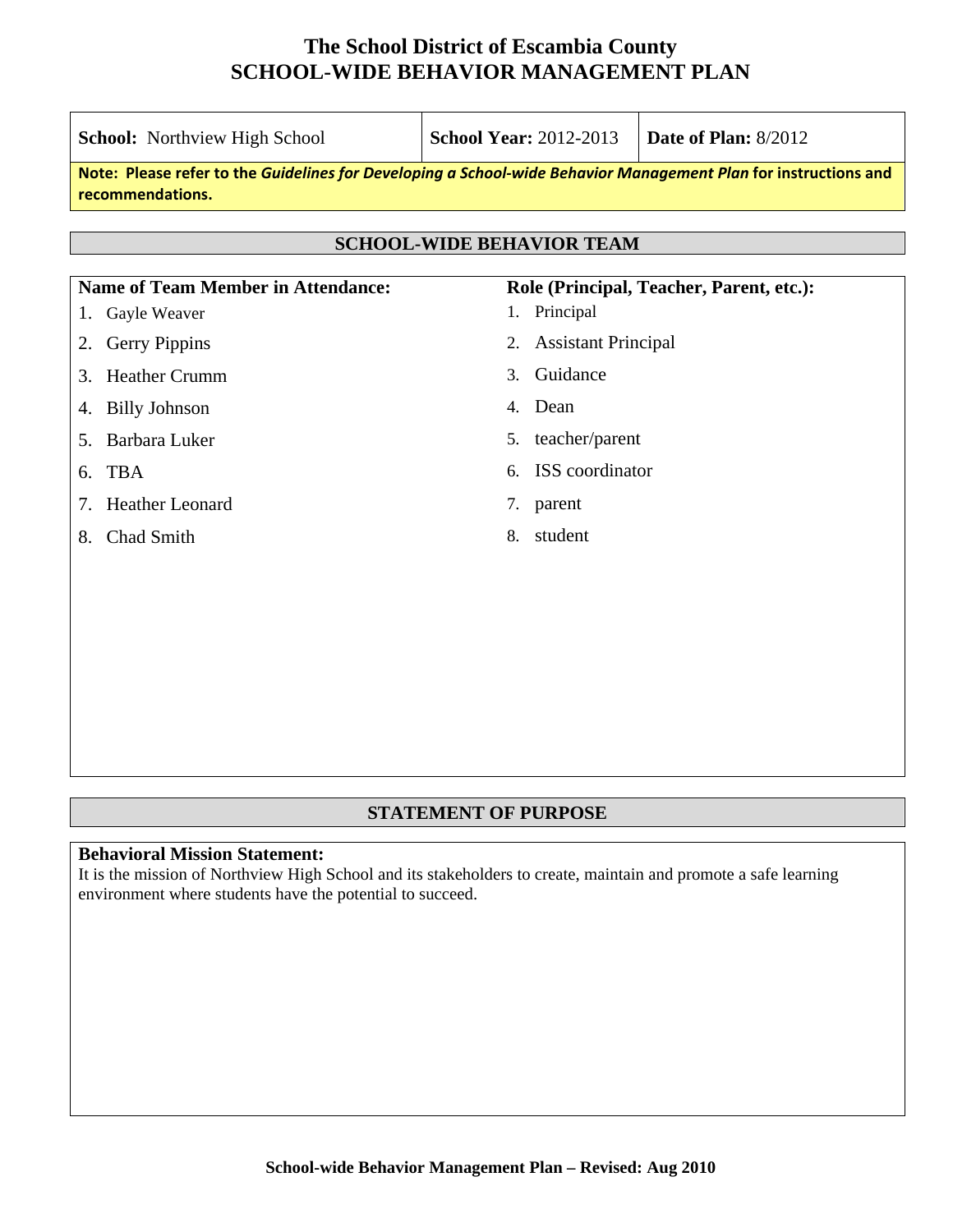### **BASELINE DATA**

### **PREVIOUS SCHOOL YEAR** 2011 - 2012

| <b>Office Discipline Referrals (ODR)</b>                                                        |      |  |  |  |
|-------------------------------------------------------------------------------------------------|------|--|--|--|
| Number of Office Discipline<br>Referrals (ODR)                                                  | 568  |  |  |  |
| Average ODR per Student<br>$(\# ODR \div \# \text{ of students enrolled})$                      | 1.08 |  |  |  |
| Number of Students with ODR                                                                     | 376  |  |  |  |
| <b>Out-of-School Suspensions (OSS)</b>                                                          |      |  |  |  |
|                                                                                                 |      |  |  |  |
| Number of Incidents of<br>Out-of-School Suspension (OSS)                                        | 143  |  |  |  |
| Average OSS per Student<br>$(\text{\#} \text{OSS} \div \text{\#} \text{ of students enrolled})$ | -27  |  |  |  |

| <b>In-School Suspensions (ISS)</b>                                 |      |  |  |  |
|--------------------------------------------------------------------|------|--|--|--|
| Number of Incidents of                                             | 282  |  |  |  |
| In-School Suspension (ISS)                                         |      |  |  |  |
| Average ISS per Student<br>$(\# ISS \div \# of students enrolled)$ | .54  |  |  |  |
| Number of Students with ISS                                        | 232  |  |  |  |
| <b>Attendance</b>                                                  |      |  |  |  |
| <b>Average Daily Attendance</b>                                    | 93.7 |  |  |  |
| <b>Bullying Prevention</b>                                         |      |  |  |  |
| <b>Percent of Students Trained</b>                                 | 100  |  |  |  |
| Percent of                                                         | 100  |  |  |  |
| <b>Staff Trained</b>                                               |      |  |  |  |

### **ADDITIONAL DATA AND OUTCOMES**

**What other data or outcomes will your school use for continuous monitoring of your school-wide behavior management plan (e.g., academic data, faculty attendance, school surveys, training, ESE referrals, etc.)? The outcomes may also include various ways of analyzing school-wide behavioral data as outlined in the** *School-wide Behavioral Data Guide* **(e.g., referrals/suspensions by grade level, location, problem behavior, time of day, student, class, etc.).**

Teachers are required to keep data notebooks with test score reports and other pertainent information regarding student performance in their classes. Also in this notebook, teachers will keep a copy of every Incident Report that they write throughout the 2012-2013 school year. Through faculty meetings and trainings, teachers will be able to reflect on the Incident Reports that they have written and evaluate their own behavior management. Through this strategy, staff development can be determined and provided for teachers as needed. Strategies for teacher growth in behavior management will be disseminated as need and through an in-service during teacher planning at semester change.

The behavior management team will review monthly reports to celebrate successes and to establish strategies to assist the students that need interventions to be successful in the classroom. The behavior team will also be able to assist teachers with implimenting new strategies so that their classroom is a more successful learning environment for all of their students. Using these reports, the behavior management team will measure trends in behavior, Incident Report writing, progress being made and areas on concern.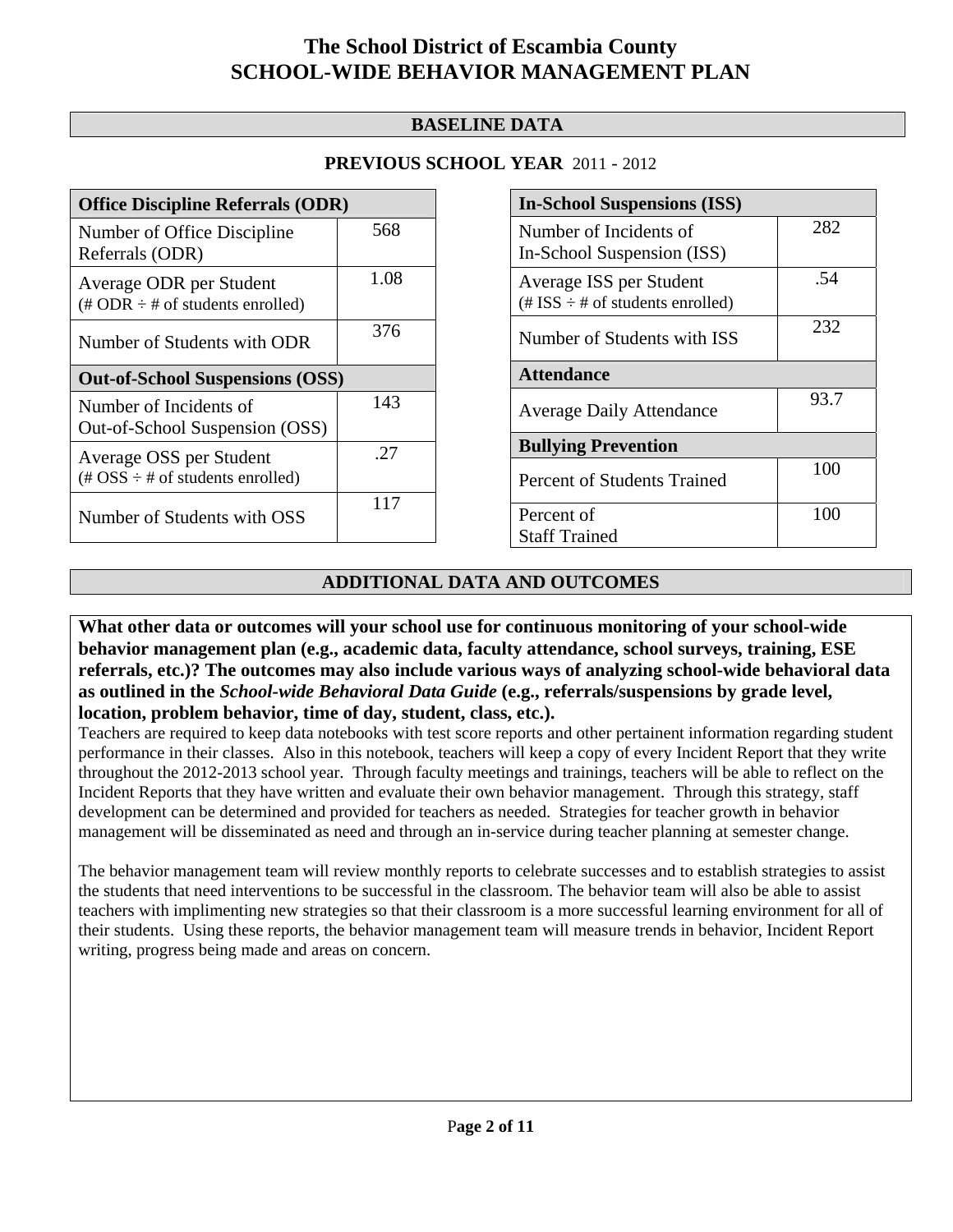### **SCHOOL-WIDE BEHAVIORAL GOALS**

|    | 1. Out-of-school suspension<br>It is the goal of Northview High School during the 2012-2013 school year to reduce the number of students with<br>out-of-school suspensions from 2011-2012 (117) by 10%.        |
|----|----------------------------------------------------------------------------------------------------------------------------------------------------------------------------------------------------------------|
| 2. | <b>Attendance</b>                                                                                                                                                                                              |
|    | It is the goal of Northview High School during the 2012-2013 school year to increase the daily average attendance<br>by half of a percentage point from 2011-2012 (93.7%).                                     |
|    |                                                                                                                                                                                                                |
|    |                                                                                                                                                                                                                |
|    | 3. Bullying<br>It is the goal of Northview High School during the 2012-2013 school year to investigate 100% of bullying incidents<br>reported within 10 days of the report.                                    |
|    |                                                                                                                                                                                                                |
|    | 4. Office Discipline Referrals<br>It is the goal of Northview High School during the 2012-2013 school year to reduce the number of office discipline<br>referrals from the 2011-2012 school year (568) by 10%. |
|    | 5. Other                                                                                                                                                                                                       |
|    |                                                                                                                                                                                                                |
|    | 6. Other                                                                                                                                                                                                       |
|    |                                                                                                                                                                                                                |
|    |                                                                                                                                                                                                                |
|    |                                                                                                                                                                                                                |
|    |                                                                                                                                                                                                                |
|    |                                                                                                                                                                                                                |
|    |                                                                                                                                                                                                                |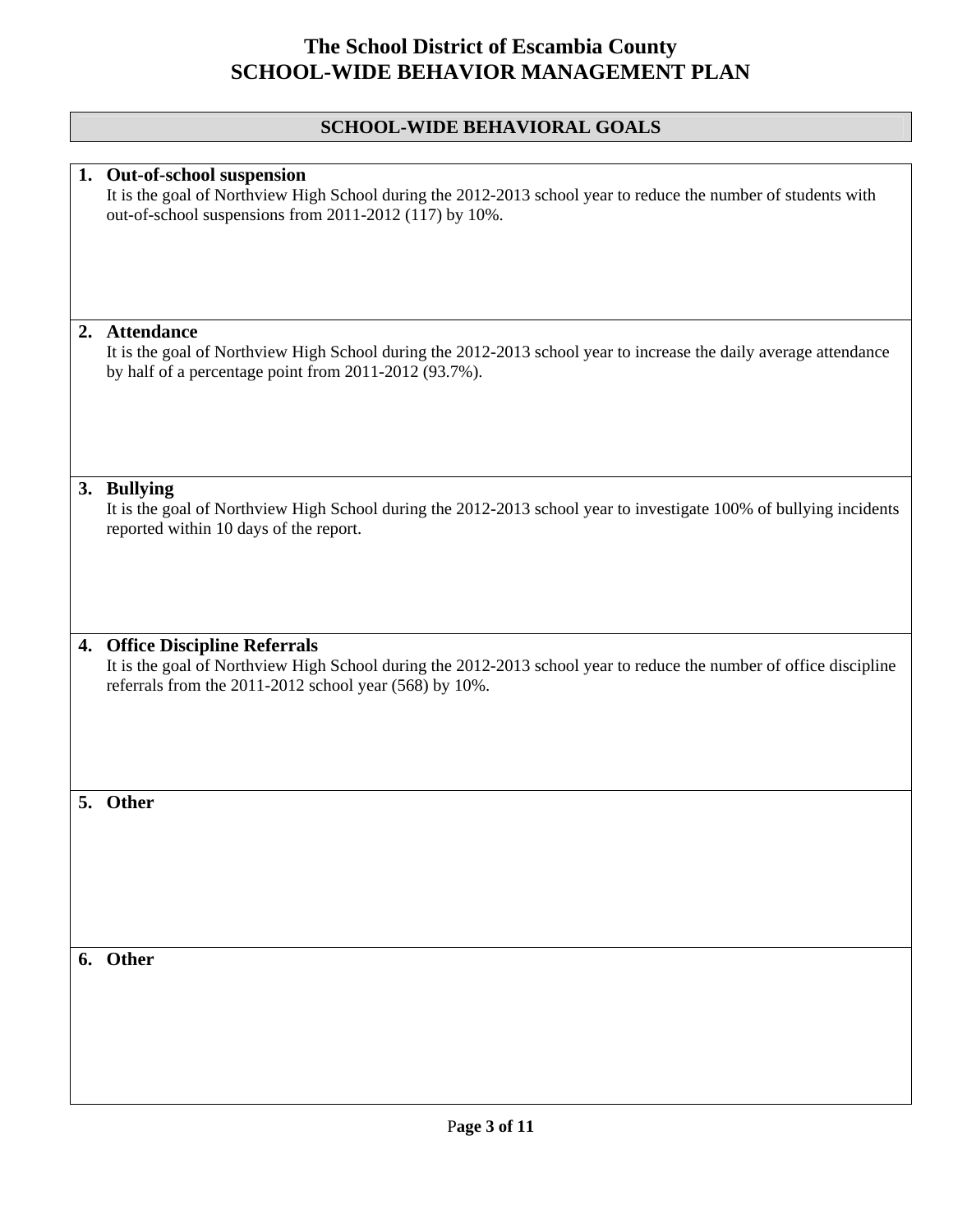### **PROGRESS MONITORING**

| Your school-wide behavior team should meet to review data and discuss concerns or revisions to your<br>school-wide behavior management plan once a month and complete progress monitoring forms<br>quarterly. Describe when you plan to meet (days, location, and time) throughout the school year.<br>The behavior team of Northview High School plans to meet the first Tuesday of each month at 8:00 a.m. in the media<br>center (Unless otherwise noted). |                                     |                                                                                                                                                                                                             |                                                                                                                                                                                                                                                                                                                                                                                                                                                     |  |
|---------------------------------------------------------------------------------------------------------------------------------------------------------------------------------------------------------------------------------------------------------------------------------------------------------------------------------------------------------------------------------------------------------------------------------------------------------------|-------------------------------------|-------------------------------------------------------------------------------------------------------------------------------------------------------------------------------------------------------------|-----------------------------------------------------------------------------------------------------------------------------------------------------------------------------------------------------------------------------------------------------------------------------------------------------------------------------------------------------------------------------------------------------------------------------------------------------|--|
| September 11, 2012<br>January 7, 2012<br>May 7, 2013                                                                                                                                                                                                                                                                                                                                                                                                          | October 2, 2012<br>February 5, 2012 | November 6, 2012<br>March 5, 2012                                                                                                                                                                           | December 4, 2012<br>April 2, 2012                                                                                                                                                                                                                                                                                                                                                                                                                   |  |
|                                                                                                                                                                                                                                                                                                                                                                                                                                                               |                                     |                                                                                                                                                                                                             |                                                                                                                                                                                                                                                                                                                                                                                                                                                     |  |
|                                                                                                                                                                                                                                                                                                                                                                                                                                                               |                                     | summarizing the data, and developing graphs using the School-wide Behavioral Data Guide.<br>review with the behavior team. The data reported to the team will be provided in an easy to read/follow format. | Describe the procedures that your school will use to collect, summarize, and analyze the behavioral<br>data prior to team meetings. Procedures are required for entering the information into the database,<br>Behavior Incident Report data will be entered into TERMS and will be printed, analysed and discussed in monthly<br>meetings. The dean will also keep incident logs and breakdown lists of Incident Report causes and consequences to |  |
| How will your school document the school-wide behavior team meetings?<br>Meetings will be documented and notes will be taked by the dean.                                                                                                                                                                                                                                                                                                                     |                                     |                                                                                                                                                                                                             |                                                                                                                                                                                                                                                                                                                                                                                                                                                     |  |
| and other stakeholders?<br>as needed.                                                                                                                                                                                                                                                                                                                                                                                                                         |                                     |                                                                                                                                                                                                             | Describe how your school-wide behavior team will share the data and outcomes with your faculty, staff,<br>Discipline information will be presented at faculty meetings, and time-sensitive information will be emailed to teachers                                                                                                                                                                                                                  |  |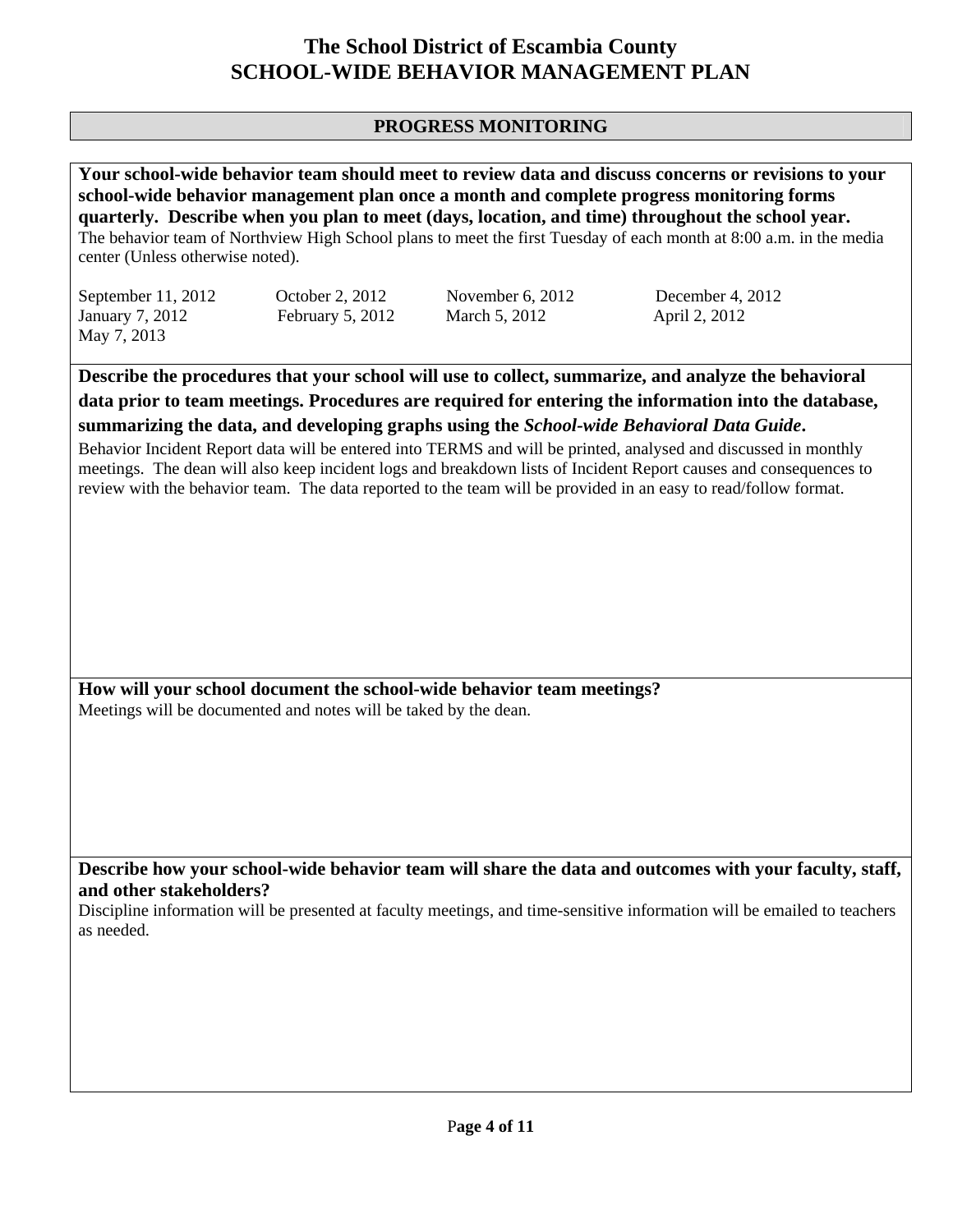### **SCHOOL EXPECTATIONS AND RULES**

# **List 3 – 5 school-wide expectations**

| Rules/<br><b>Expectations:</b>     | <b>Setting:</b><br><b>CLASSROOM</b>                                                                                                                                            | <b>Setting:</b><br><b>HALLWAY</b>                                                                                                                          | <b>Setting:</b><br><b>CAFETERIA</b>                                                                                                              | <b>Setting:</b><br><b>BUS</b>                                                                                                                                                         |
|------------------------------------|--------------------------------------------------------------------------------------------------------------------------------------------------------------------------------|------------------------------------------------------------------------------------------------------------------------------------------------------------|--------------------------------------------------------------------------------------------------------------------------------------------------|---------------------------------------------------------------------------------------------------------------------------------------------------------------------------------------|
| <b>FOLLOW</b><br><b>DIRECTIONS</b> | Follow directions from<br>the adult in charge the<br>first time                                                                                                                | Walk immediately to<br>your locker or class,<br>keep hands to yourself,<br>use a quiet voice, no<br>running, no food or<br>drink                           | Stand quietly and<br>calmly in line, stay in<br>your seat, pick up your<br>trash, use an inside<br>voice                                         | listen to the adult in<br>charge, stay seated, no<br>eating or drinking, no<br>cell phones, talk quietly                                                                              |
| <b>BE SAFE</b>                     | Place backpack in the<br>area designated by the<br>teacher, no blocking<br>exits, no throwing<br>objects, no standing on<br>furniture                                          | No running, avoid<br>slippery areas, be aware<br>of posted warning signs<br>and of potential safety<br>hazards                                             | Don't eat too fast or too<br>much, be aware of food<br>allergies, walk at all<br>times, no throwing<br>objects/food, no<br>standing on furniture | Remain seated while<br>the bus is moving, no<br>bady parts out of the<br>window, no throwing<br>objects on or out of the<br>windows, use passenger<br>restraint system if<br>equipped |
| <b>BE COURTEOUS</b>                | raise your hand to<br>speak, use good<br>manners to adults and<br>other students, do not<br>interrupt, do not waste<br>materials, be careful<br>wih other people's<br>property | hold doors for others,<br>say please and thank<br>you, stay out of other<br>people's personal space,<br>watch for students with<br>lockers under yours     | use good table manners,<br>no belching, clean your<br>area, pick up trash, be<br>polite to cafeteria staff                                       | be polite to the driver<br>and fellow passengers,<br>don't be rude to passers-<br>by                                                                                                  |
| <b>BE RESPONSIBLE</b>              | come prepared with all<br>materials needed,<br>complete all<br>assignments, arrive<br>ready to learn and to<br>participate                                                     | walk immediatley to<br>where you are going, do<br>not run, follow adult<br>directions, do not block<br>hallways, use the<br>restroom in a timely<br>manner | be polite, clean your<br>area before you leave,<br>do not exit the cafeteria<br>with food or drink                                               | be polite, do not<br>damage bus, follow<br>driver's directions at all<br>times, notify the driver<br>if someone is in danger                                                          |
|                                    |                                                                                                                                                                                |                                                                                                                                                            |                                                                                                                                                  |                                                                                                                                                                                       |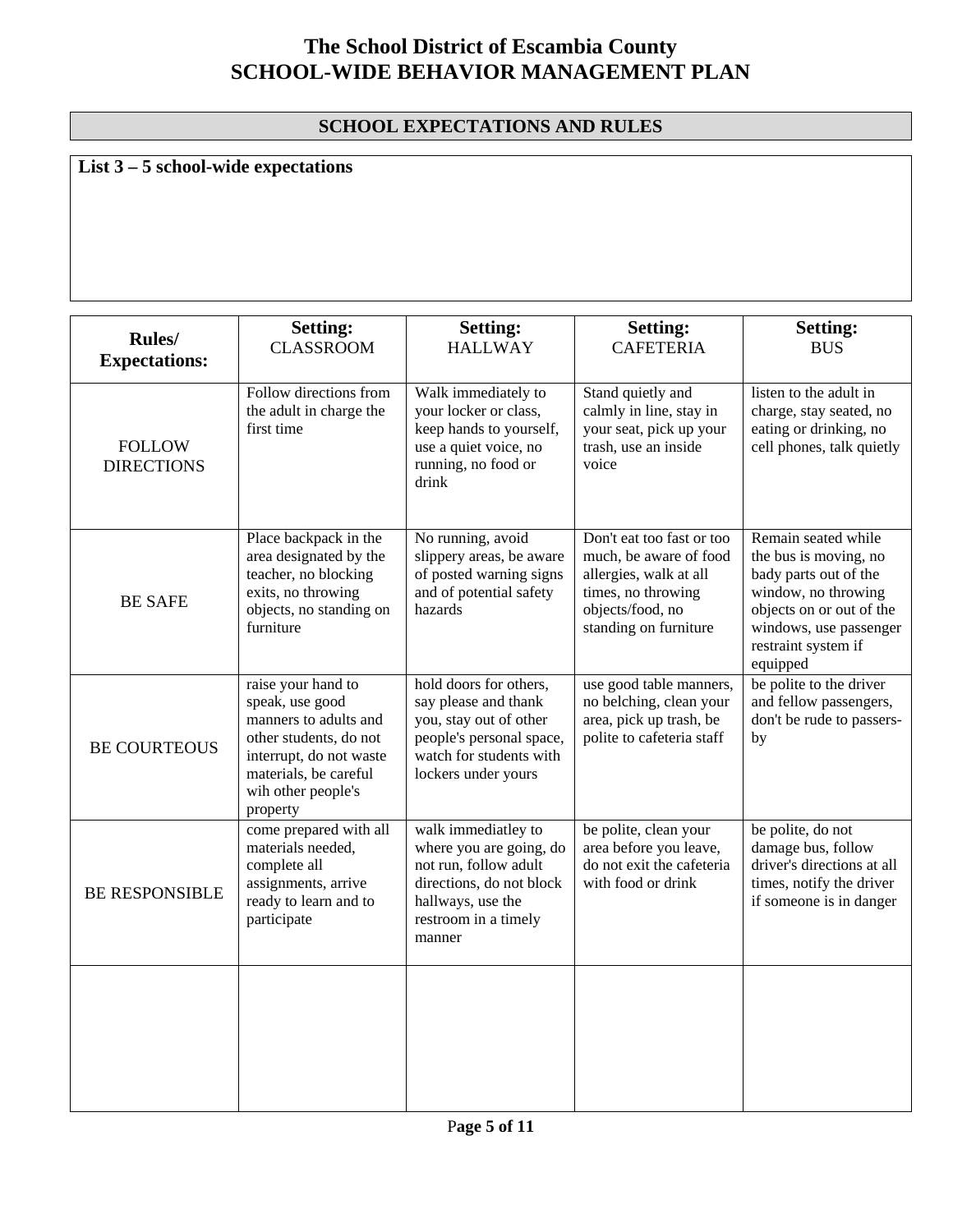### **TEACHING EXPECTATIONS AND RULES**

**How will your school introduce the school-wide expectations and rules to all of your students and staff?**  School-wide expectations will be presented to faculty members during preschool in an in-service discipline training. This training will review existing expectations, as well as new initiatives. School-wide expectations will also be reviewed as needed during faculty meetings or department meetings. Students will be introduced to new/existing expectations during beginning of the year assemblies. It is then when students will be given the Escambia County School District's Rights and Responsibilities Handbook, review Northview High School rules, and clarifying questions will be answered.

Students and teachers are made aware of the cell phone policy and the concequences for breaking the policy. Upon parental-retrieval of the cell phone, parents will sign a document indicating their understanding of the Escambia County School District's cell phone policy.

Students are also instructed of the Safe Harbor policy. Students are made known that if they have a non-school item and they turn it in immediately then they are consequence-free.

**During the school year, what activities will your school implement to encourage on-going direct instruction of the school-wide expectations and rules? How will your school embed the expectations and rules into the daily curriculum?** 

Teachers and staff should model desired positive behaviors to students on a daily basis as a reinforcer to Northview's expectations. Modeling desired behaviors gives the students a tangeable example not just a written rule to follow. Teachers will also use class/team builders to encourage students to work together in a positive manner. A behavior analyst will be contacted to consult with the behavior team to add more strategies for implementing desired behaviors if needed.

### **How often will you plan to provide refresher training on expectations and rules to staff and students in your school? How will you orient and teach new students who arrive mid-year?**

Refresher training will be provided at semester break for teachers and during faculty meetings either as deemed necessary by administration or if assistance is sought after by a specific teacher. Students having difficulties displaying desired behaviors will be refreshed when conferencing with the dean. Some students with behavior difficulties will be place on Behavior Contracts.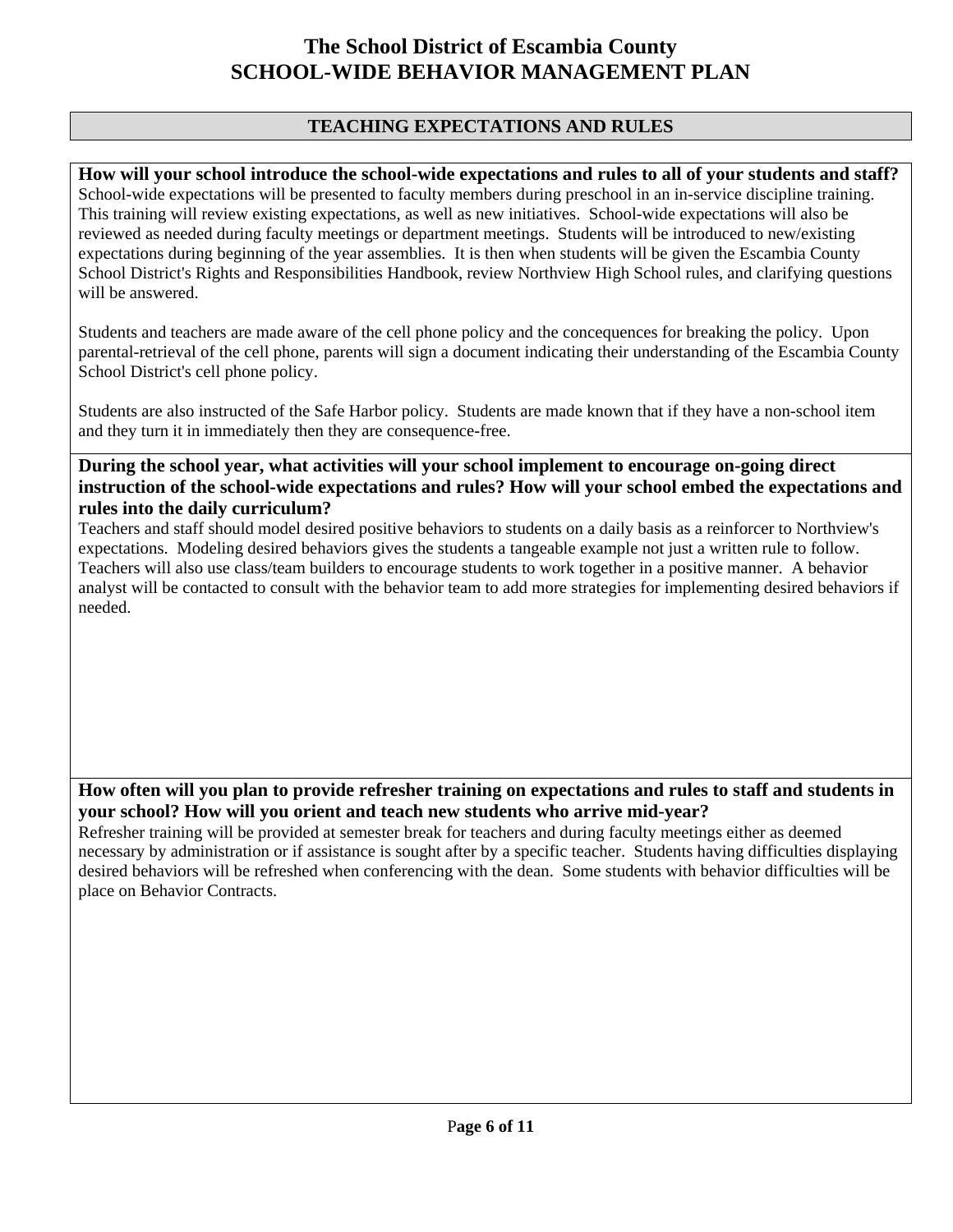#### **REWARD/RECOGNITION PROGRAM**

#### **What type of reward system will you use?**

Individual teachers have techniques within their classrooms to reward positive behavior. Praise is widely used to reinforce good behavior. Departments will recommend Student of the Week to be recognized. Students who are caught "doing a good deed," sometimes receive rewards, such as treats in the cafeteria. Departments or staff meembers will submit names of students and the reasoning for the recommendation to the Guidance Counselor for selection as Student of the Month. Students will be announced school-wide at the end of the month. Student's photos will be displayed on the www.northescambia.com website.

#### **Describe the behaviors for which you will reward or recognize students.**

Students will be verbally praised by teachers for following rules and expectations. Students will also be recognized for academic performance. Those students witnessed in common areas being good citizens or those spotted going out of their way to do something positive will be recognized. tudents who are caught "doing a good deed," sometimes receive rewards.

### **How will you implement the reward system?**

Departments or staff meembers will submit names of students and the reasoning for the recommendation to the Guidance Counselor for selection as Student of the Month. Students will be announced school-wide at the end of the month. Student's photos will be displayed on the www.northescambia.com website.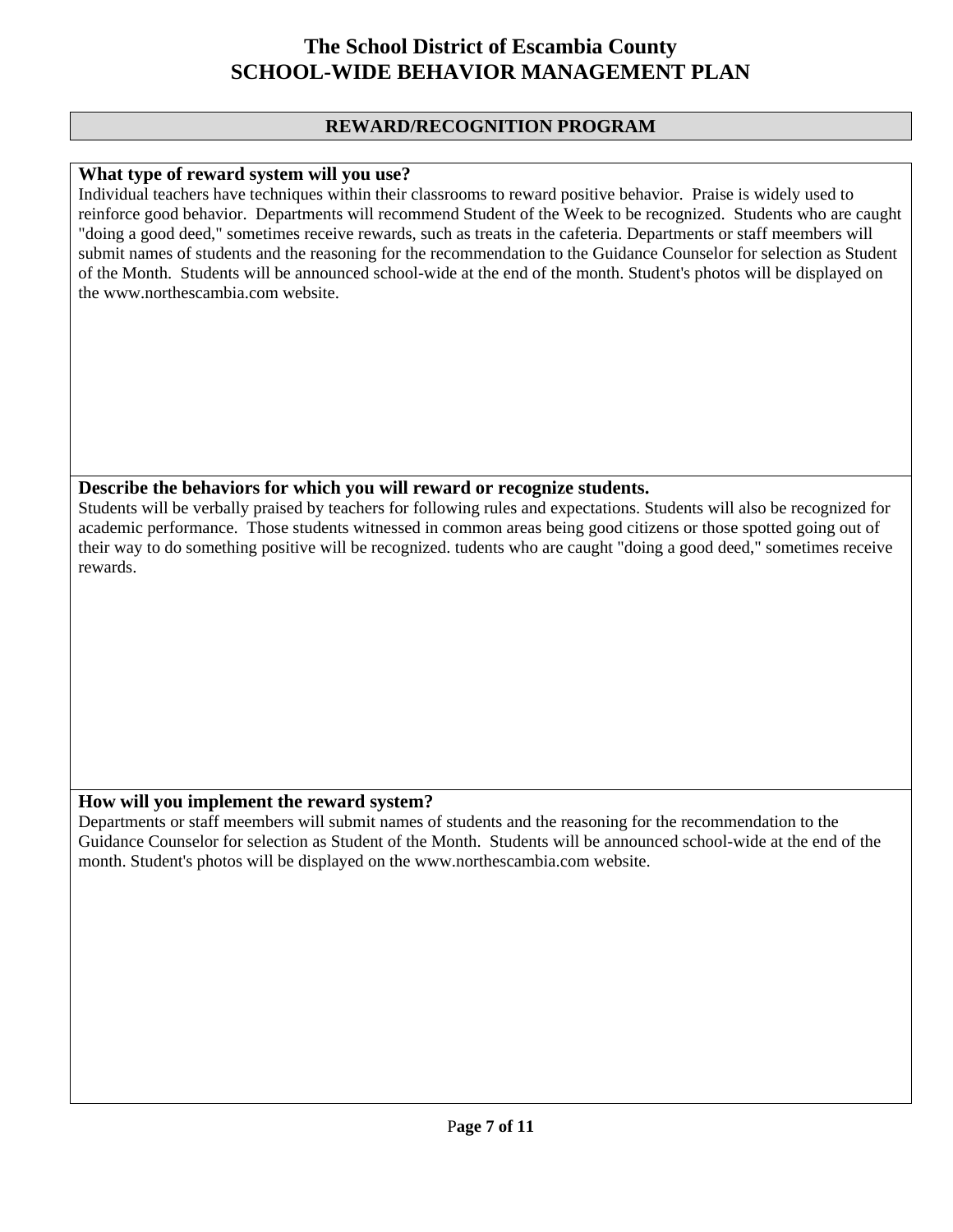### **DISCIPLINARY PROCEDURES**

#### **Explain the discipline process at your school. Differentiate between minor and major behavior incidents and describe the process for documenting and addressing both types of incidents.**

Incidents will be categorized into two offenses: major or minor. A minor offense will require three documented interventions before an Incident Report will be accepted. These interventions include but are not limited to: conference with student, call home, conference with parents, and lunch detention. After a minor offense Incident Report has been written and consequences issued, the dean will enter the data into TERMS. A major offense will result in an Incident Report submitted to the dean and entered into TERMS. Offenses that fall under SESIR violations will be reported the the School Resourse Officer.

#### **What intervention strategies will your school use to prevent behavior that results in discipline referrals and out-of-school suspensions?**

Faculty and staff will use interventions in appropriate situations before an Incident Report is written. These strategies include but are not limited to: parent phone calls, parent conferences, change of seating, conference with student and multiple teachers if necessary, conference with guidance/dean/administration, rewarding positive behavior, and keeping students engaged to minimize time for misbehavior.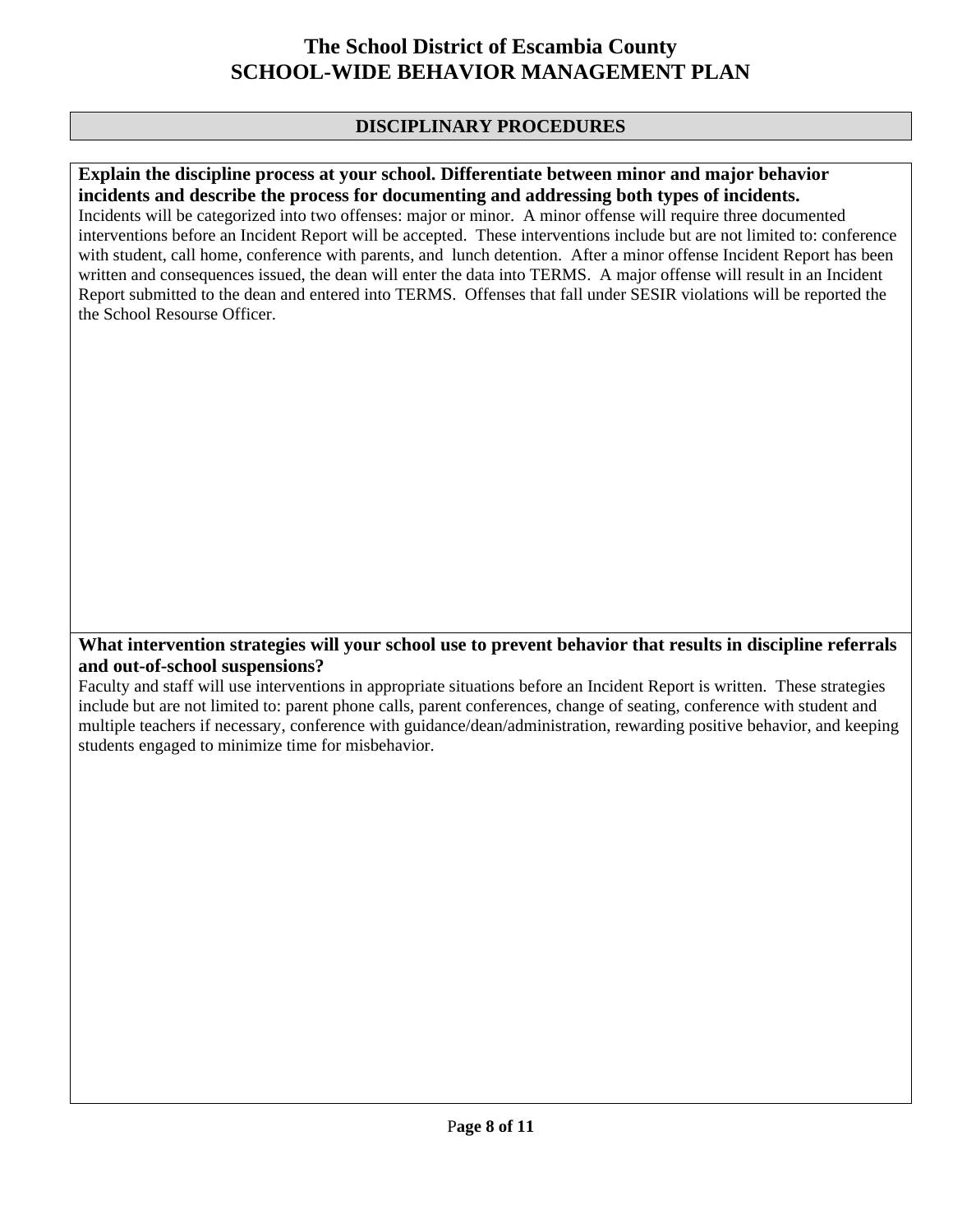#### **DISCIPLINARY PROCEDURES (continued)**

#### **What are the consequences or disciplinary actions that are used in your school?**

Consequences at Northview include but are not limited to: verbal/written warnings, detention (morning, afternoon, lunch), work detail, Saturday clean-up, bus suspension, ISS, OSS, request for alternative placement, criminal charges, conference with SRO, behavior contract, suspension from clubs/sports/extra curricular activities and loss of campus driving privilages.

### **For Middle or High Schools:**

#### **How do the adjudication guidelines complement your disciplinary procedures?**

District guidelines are followed and reviewed as needed when assigning consequences to ensure a firm, fair, and consistent behavior management plan.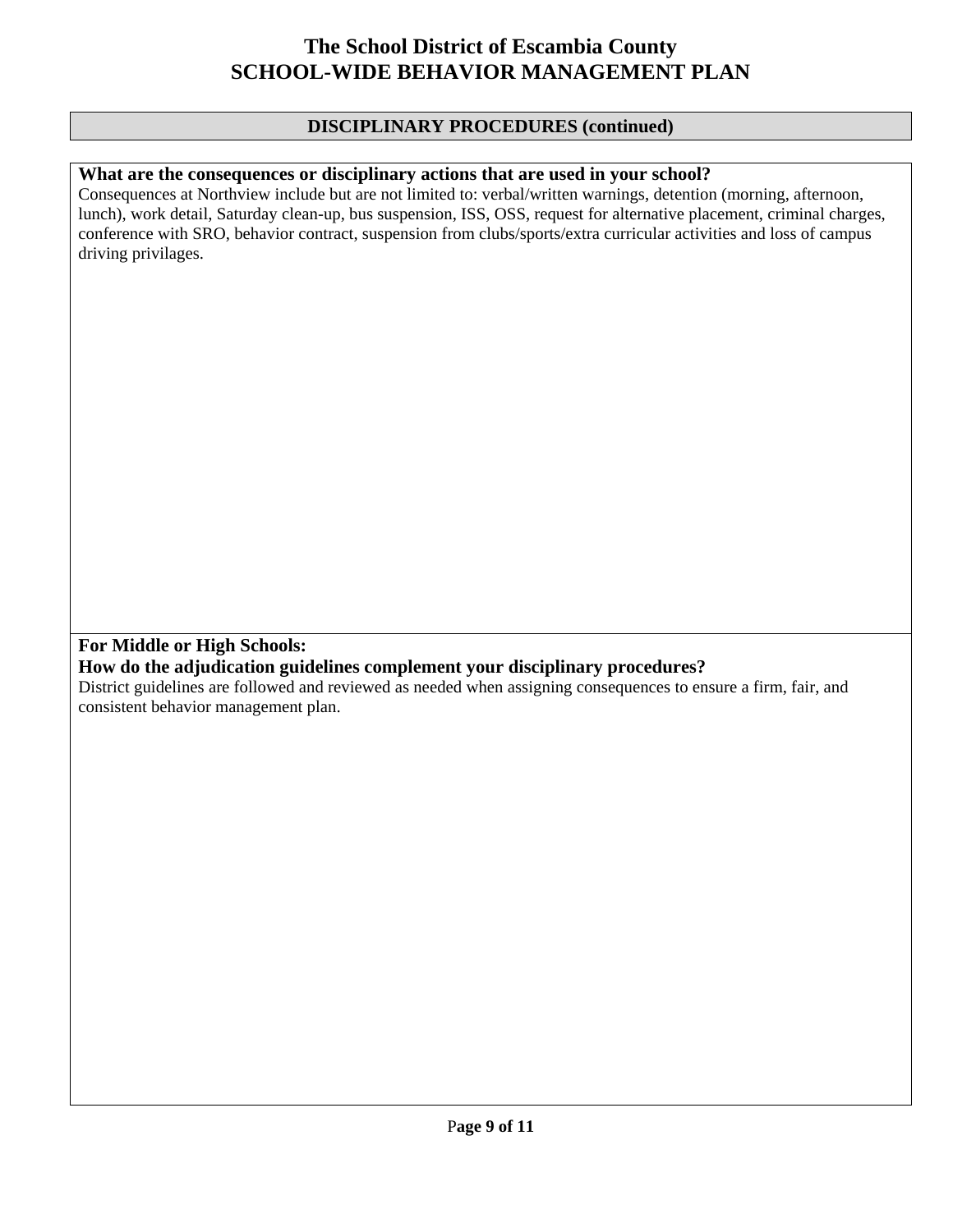### **TRAINING AND IMPLEMENTATION**

#### **Describe any training needs, material needs, and/or environmental arrangements necessary to implement your school-wide behavior management plan.**

Consultation with behavior analyst, classroom management and discipline strategies, anti-bullying materials for training faculty and staff, and a review for teachers about when it is appropriate to write an Incident Report. Discpline information will be reviewed by the dean, administration, and behavior team.

### **Describe how your school will train all faculty and staff on your school-wide behavior management plan. How will you orient and teach new faculty and staff who arrive mid-year?**

Faculty and staff will be trained during pre-school inservice, faculty meetings, and at semester break. New faculty will be trained on Northview's behavior management plan immediately after their arrival. All faculty and staff will be given refreshers, if necessary from monthly Incident Report data.

### **What school-wide routines and procedures will be implemented by all faculty and staff to facilitate your school-wide behavior management plan?**

Teachers are encouraged to monitor and know their students. If a teacher has a concern about a student's behavior, that concern should be brought to the attention of the dean before potential problems surface. Selection and announcements of Student of the Month is a proactive intervention to reinforce positive behavior. Cell phone policy, tardy policy, dress code policy and fighting policy, are all posted for both students and teachers to refer to on a daily basis.

The Escambia County Rights and Responsibilities (R&R) handbook is online for students to review when they feel necessary. Students were provided with a copy of the R&R handbook and signed off after receiving a copy at the beginning of the year.

Students who drive to school have read the parking lot rules and have signed-off that they understand and agree to these rules.